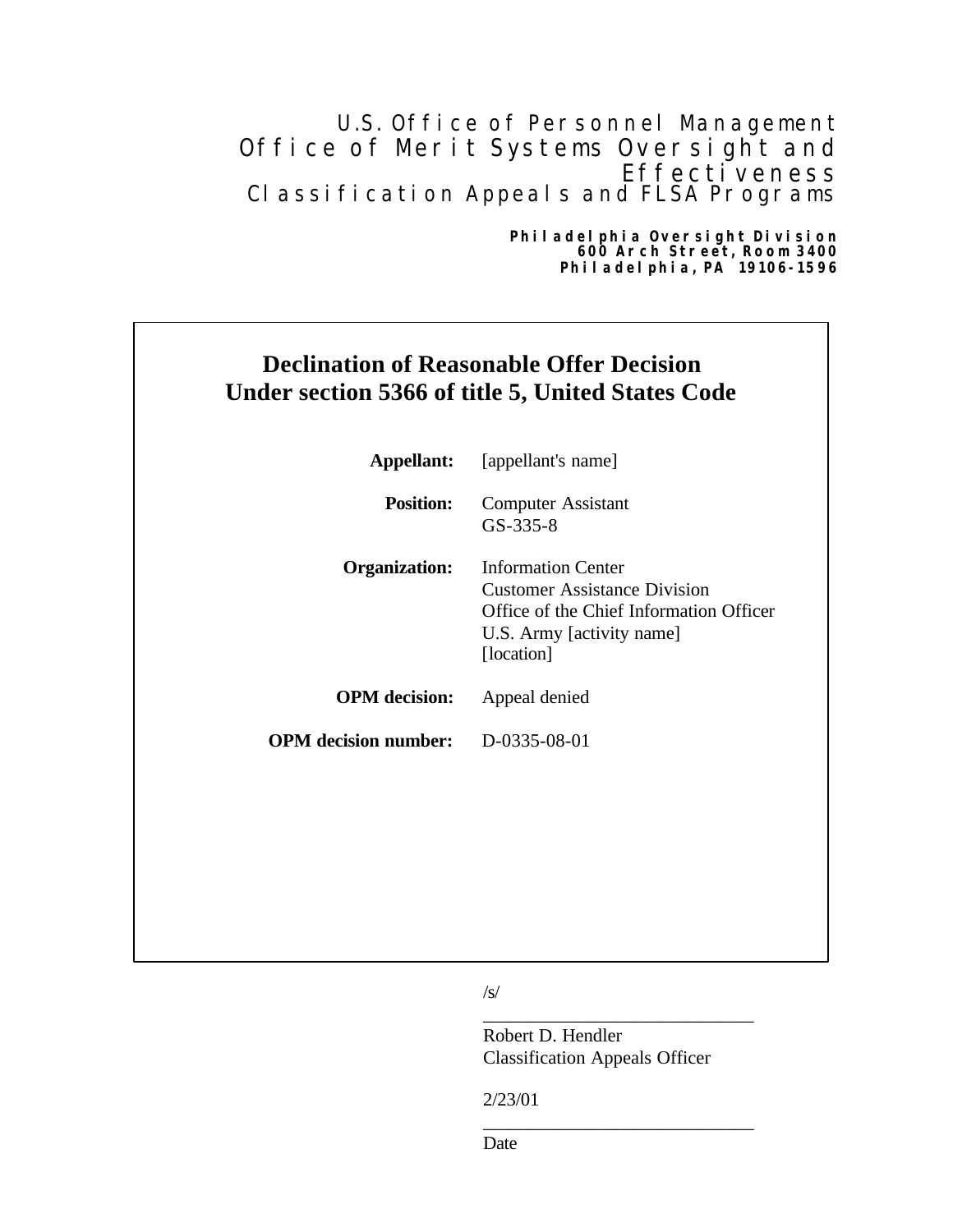As provided in section 536.302 of title 5, Code of Federal Regulations (CFR), this decision is final. There is no right of further appeal. This decision is subject to discretionary review only under the conditions specified in 5 CFR 536.302(f).

## **Decision sent to:**

[appellant's name] [appellant's address]

[name] Civilian Personnel Officer Directorate of Civilian Personnel U.S. Army [activity name] [location]

Mr. David Snyder Deputy Assistant Secretary Civilian Personnel Policy/Civilian Personnel Director for Army Department of the Army Room 23681, Pentagon Washington, DC 20310-0300

Mr. Harrel Sholar Director, U.S. Army Civilian Personnel Evaluation Agency Department of the Army Crystal Mall, Suite 918 1941 Jefferson Davis Highway Arlington, VA 22202-4508

Mr. James Feagins Chief, Position Management and Classification Branch Office of the Assistant Secretary Manpower and Reserve Affairs Department of the Army Attn.: SAMR-CPP-MP Hoffman Building II 200 Stovall Street, Suite 5N35 Alexandria, VA 22332-0340

Ms. Janice W. Cooper Chief, Classification Adjudication Section Department of Defense Civilian Personnel Management Service 1400 Key Boulevard, Suite B-200 Arlington, VA 22314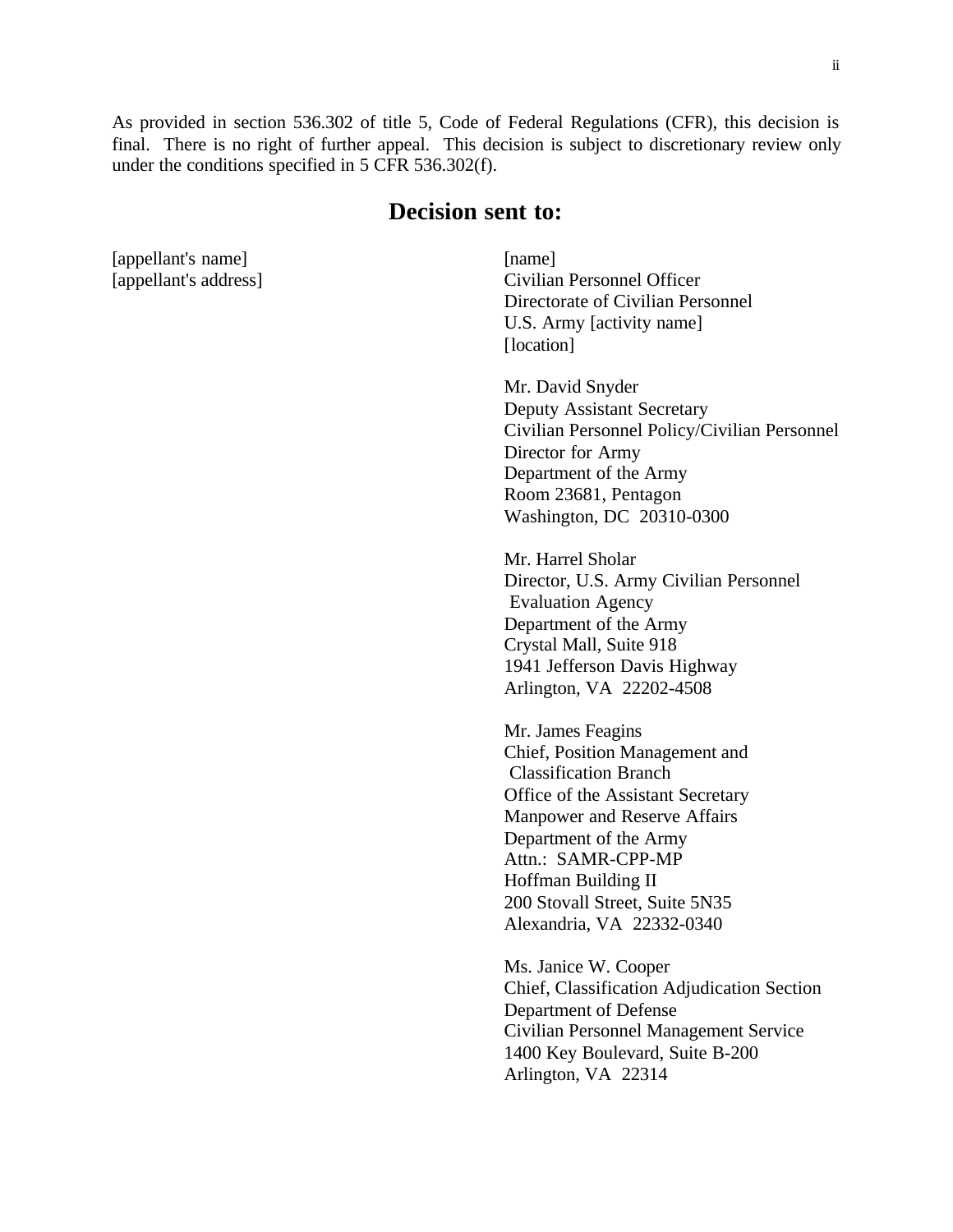#### **Introduction**

On October 30, 2000, the Philadelphia Oversight Division of the U.S. Office of Personnel Management (OPM) accepted a declination of reasonable offer appeal from [appellant's name]. He occupies a position currently classified as Computer Assistant, GS-335-8. The appellant works in the Information Center, Customer Assistance Division, Office of the Chief Information Officer, U.S. Army [activity name], [location]. We accepted and decided his appeal under section 5336 of title 5, United States Code (U.S.C.).

#### **General issues**

In his September 19, 2000, letter, the appellant based his appeal on: the travel hardship the offered position would cause, and his belief that he was not qualified for the position. He doubted that it was a valid offer because it did not provide promotion potential to the grade level from which he was initially downgraded. He questioned why he was not offered other GS-9 positions during his two-year period under retained grade. He said that the position is not a reasonable offer as defined in regulation. We must make reasonable offer decisions by applying reasonable offer criteria in Federal regulations and other guidelines, and cannot base our decision on the other issues raised by the appellant. We will consider the information provided by the appellant only to the extent that it helps us determine if he received a reasonable offer as defined in regulation. We have addressed the claimant's comments on matters not germane to this case in separate correspondence.

In reaching our decision, we carefully reviewed all information furnished by the appellant and his agency, including the appeal administrative report and the activity's responses to the appellant's rationale. We conducted a telephone interview with the appellant on February 13, 2001, to clarify statements made in the appeal letter.

### **Background**

The record shows that the appellant's position was reclassified from GS-10 to GS-8 due to the consolidation of information management at the activity. He was changed to lower grade on May 18, 1997. The appellant was registered in Priority Placement Program R, and the local [activity name] Repromotion Program on that date. On August 1, 2000, the appellant's activity offered the appellant the position of Computer Specialist, GS-334-9, under the activity repromotion policy. The appellant declined the position on September 7, 2000, and his pay retention was terminated on September 9, 2000.

### **Evaluation**

The regulations applicable in determining if a reasonable offer was made are contained in 5 CFR, part 536, Grade and Pay Retention, Subpart B, Determination of Retained Grade and Rate of Basic Pay; Loss of, or Termination of Eligibility. Section 536.206 of the CFR contains the criteria for a reasonable offer. Section 536.209 contains criteria for the loss of eligibility for, or termination of, pay retention. Subpart C, Miscellaneous provisions, section 536.302 contains the requirements for appealing termination of benefits because of a reasonable offer.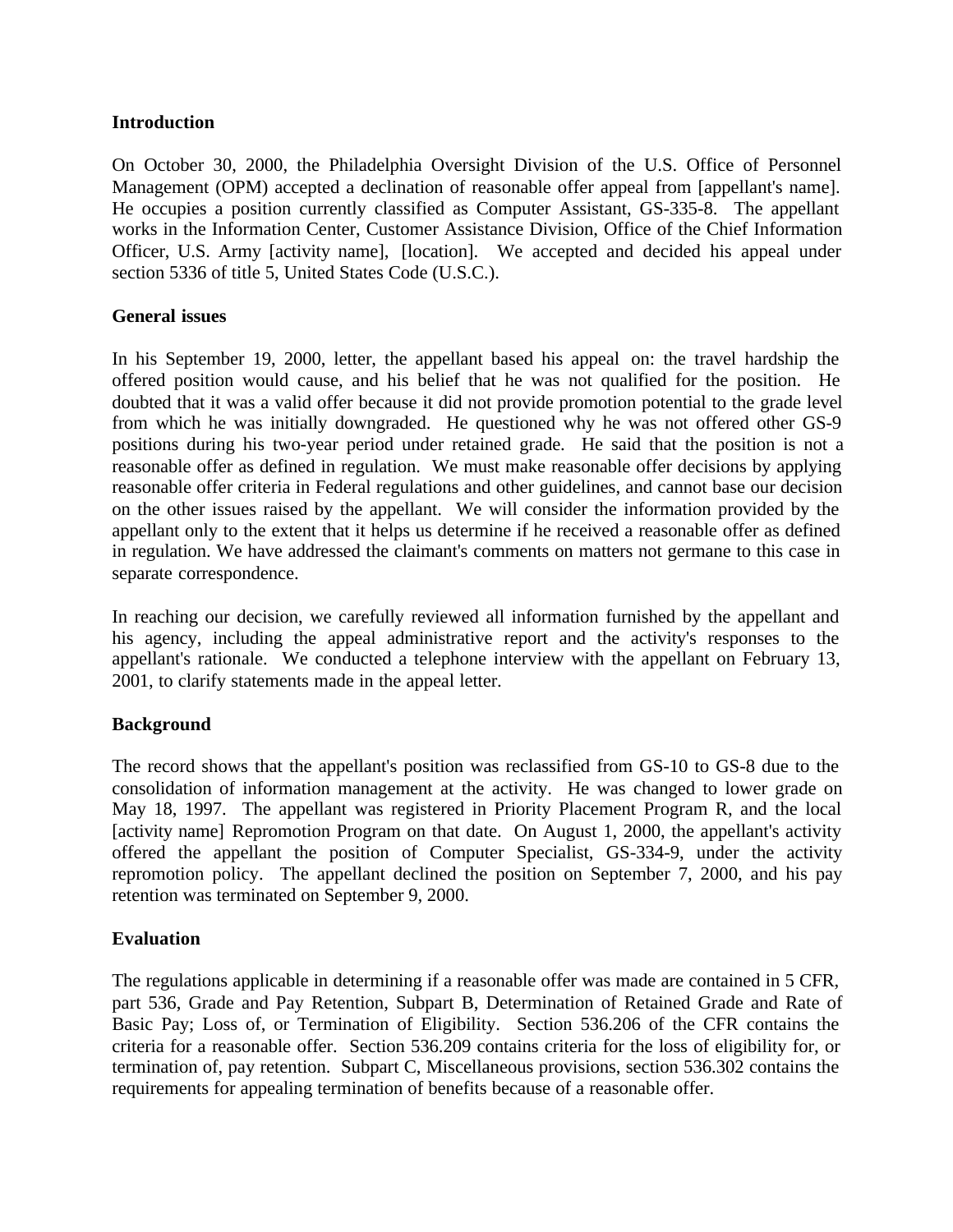The appellant disagrees with the agency's determination that he declined a reasonable offer. The record shows that the appellant met the filing criteria in 5 CFR 536.302. Therefore, we compare the agency's actions with the remaining criteria to determine whether the agency's offer met all the conditions as required, and was reasonable.

#### Criteria of 5 CFR 536.206

Was the offer in writing, and did it include an official position description of the offered *position?* 

The record shows that the activity's offer, dated August 1, 2000, was made in writing and included a copy of the position description. Therefore, this requirement was met.

*Was the employee informed that entitlement to pay retention would be terminated if the offer were declined and that the employee could appeal the reasonableness of the offer?* 

The record shows that the appellant was advised in the August 1, 2000, letter that his pay retention would be terminated if he declined the offer. His acceptance or declination was requested by close of business on August 3, 2000. The activity's letter of August 21, 2000, stated that failure to respond by September 7, 2000, to the offer would be taken as a declination, and that he would be advised of his appeal rights to the U.S. Office of Personnel Management if his pay retention was terminated. While this requirement was not met in the activity's August 1 letter, it was met in the August 21 letter.

#### *Was the offered position of equal or greater tenure than the position creating the entitlement?*

The appellant states that since the offered position was not at the GS-10 grade level, this requirement has not been met. However, tenure does not refer to the grade level of the position held prior to placement in a retained grade or pay status. Entitlement to equal or greater tenure means that a career employee cannot be offered less than a permanent position, e.g., a temporary or term position.

During the telephone interview, the appellant stated that he was not sure whether the position he was offered was permanent because management filled it with a term employee after he declined to accept it. Information provided by the agency shows that the position offered was permanent. Because the position is covered by a commercial activity review, management exercised its option to fill it with a term employee pending the outcome of the review. Being filled by a less than permanent employee did not change the tenure of the position. Because the appellant was offered a permanent position, this requirement was met.

*Was the offered position in an agency as defined by 5 U.S.C. 5102?* 

The position offered was at the same employing activity in an agency as defined in 5 U.S.C. 5102. Therefore, this requirement was met.

*Was the offered position full time if the employee held a full time position?*